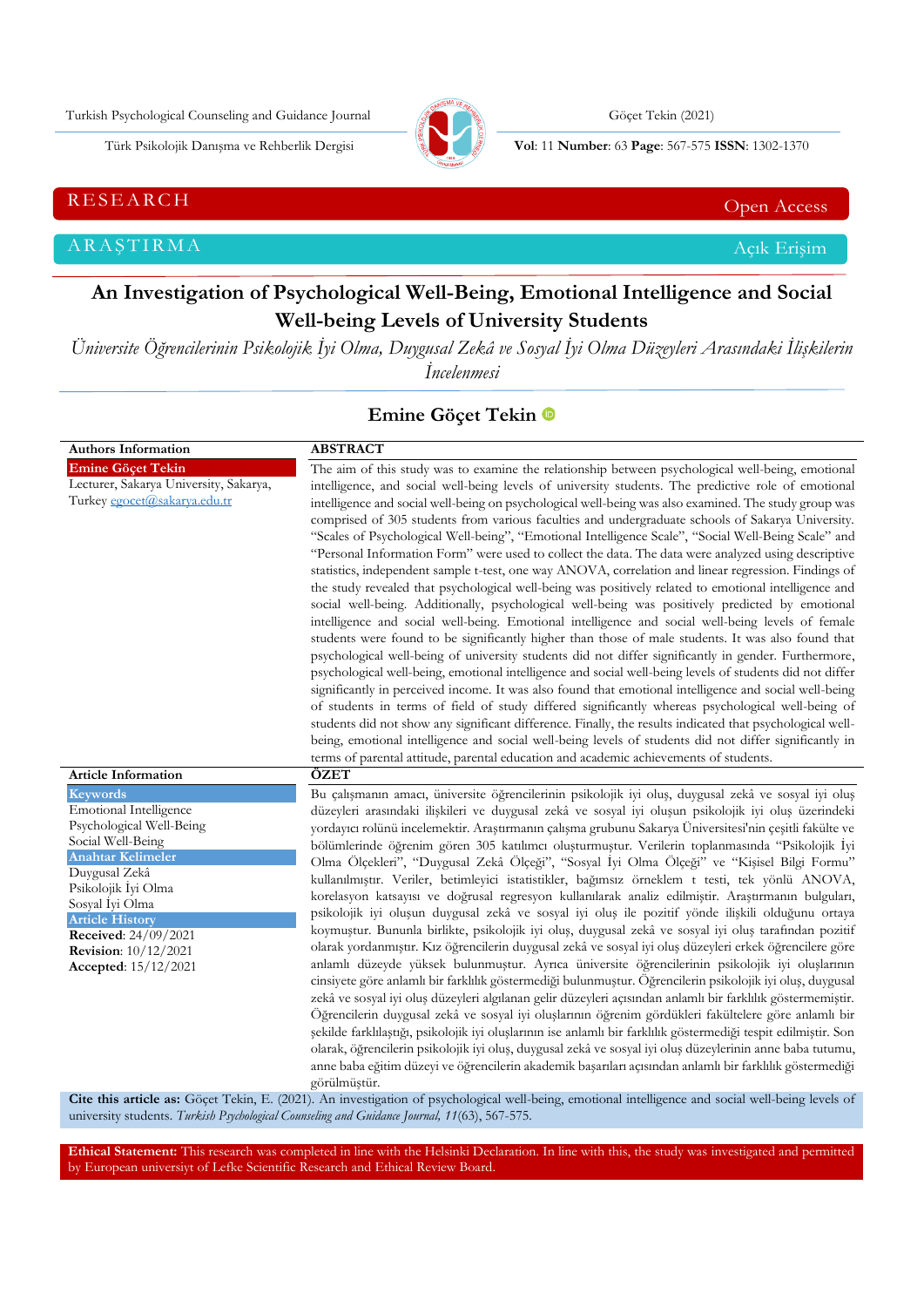# **INTRODUCTION**

The origins of positive psychology, go back as far as the debates and thoughts of philosophers and clergymen on being virtuous, happy and a good society. In the last century, we can also see the input of behavioral experts who have been doing scientific research in the field of positive psychology. Additionally, the shift in interest from mental health disorders to positive mental health and preventative programs has had a significant impact on clinical research in the field of psychology. An outcome of this is that it has led researchers to put their efforts into finding new ways to understand individuals' positive nature and characteristics.

In psychology, well-being is addressed comprehensively from two dimensions. One of them is the hedonic; the other is the eudaimonic approach (Keyes, Shmotkin & Ryff, 2002; Ryan & Deci, 2001). From the hedonic perspective, happiness and well-being have been held as equal, and it has usually been approached as the balance between negative and positive emotions (Ryan ve Deci, 2001). The eudaimonic approach however evaluates how well an individual manages to live with their true authentic self (Waterman, 1993). Whilst the hedonic perspective projects personal well-being, the eudiamonic perspective projects psychological well-being. Psychological well-being is a multi-dimensional structure that incorporates both emotional and cognitive components. Ryff (1989) has determined well-being as a psychological functioning and experience at the optimal level. Deci & Ryan (2008) defined psychological well-being as living life to the full with deep satisfaction. Well-being is not the manifestation of something or the end of a process; rather it is about living well and the individuals realizing their true potential. According to the assertions of Ryff & Singer (1998), good relations with others is specified as an important factor for the state of well-being.

More recently, emotional intelligence has been accepted as one of the important predictors of positive human functionality (Mayer & Salovey, 1997). It is thought that since individuals who have a high level of intelligence are in a positive state of well-being more frequently and for longer periods of times, their high level of emotional intelligence is related to a positive state of psychological well-being (Salovey & Mayer, 1990; Guerra et al., 2019). In contrast, social well-being has varying definitions as put forward by researchers. While Blum (1976) has defined social well-being as positive social behavior. Sintonen (1981) has held social well-being to be equivalent to social participation.

Researchers have labelled emotions as the "building blocks" of well-being (Kahneman, Diener & Schwarz, 1999). That is why it is of utmost importance that the relationship between emotional intelligence and psychological well-being be examined. Emotional intelligence is the ability to accurately express emotions, accurately evaluate the emotions of others' and being able to direct one's emotions towards one's goals (Salovey & Mayer, 1990).

#### **The Present Study**

Many studies have shown that emotional competence is of much importance for social and emotional harmony (Salovey, Mayer & Caruso, 2002). Emotional competence is known to contribute to social competence which in turn increases the quality of relationships and social support (Salovey, Bedell, Detweiler & Mayer, 2000). It is possible to come across numerous academic studies that support this finding. For instance; those with a high level of emotional competence are seen to be in more successful relationships (Lopes et al., 2004), and in more satisfactory relationships (Schröder-Abe & Schütz, 2011). Based on this knowledge, it is possible to conclude that those with a high level of emotional intelligence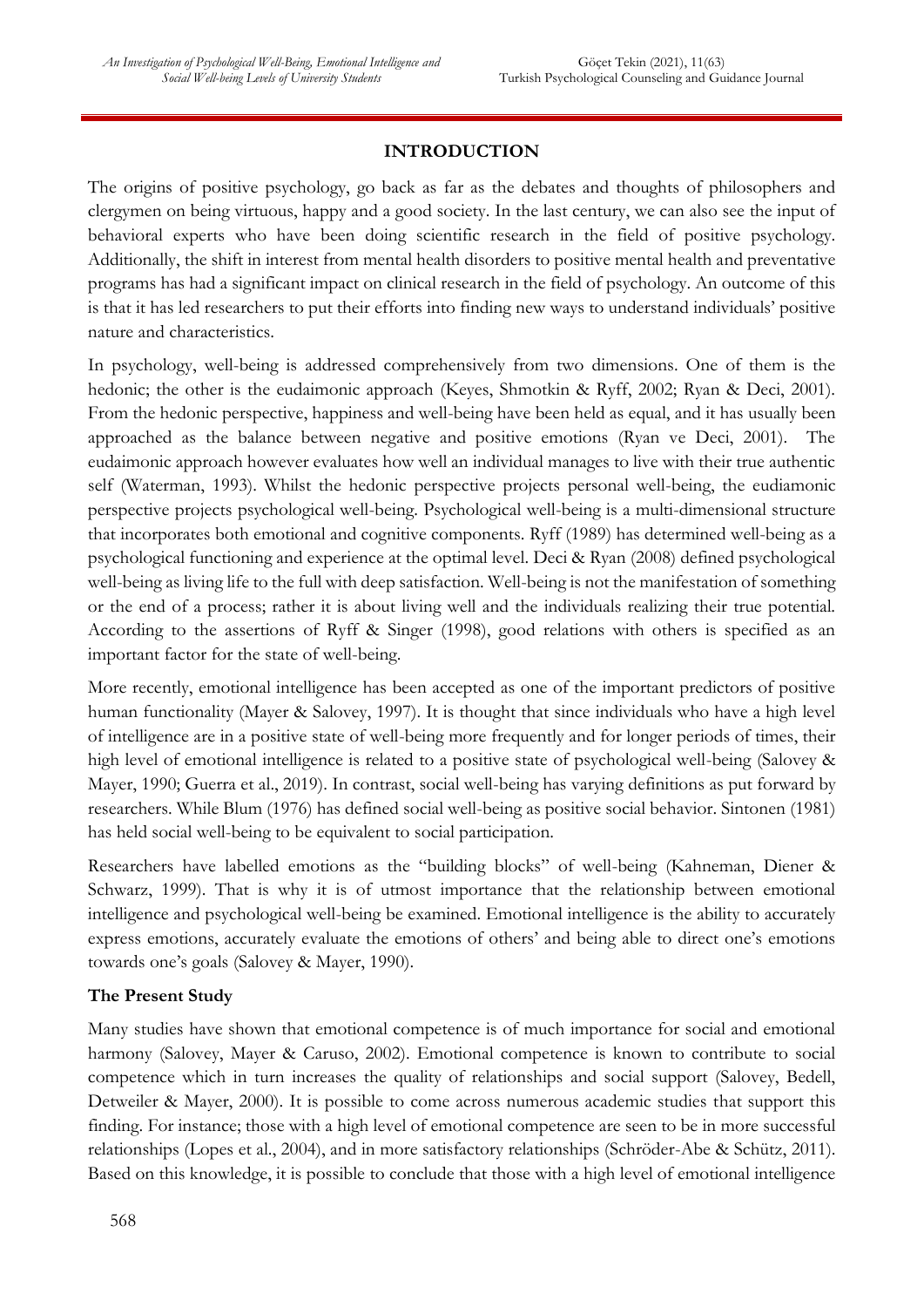have a higher level of psychological and social well-being, as opposed to those with a lower level of emotional intelligence. Since social life and its challenges can be used to assess the quality of one's life, it is also possible to conclude that socially healthier individuals would feel safer, more satisfied and coherent in their social lives which may lead to more coherent and healthier private lives. It is for this reason that this study has aimed to investigate the relationships between psychological, emotional intelligence and social well-being.

### **METHOD**

#### **Research Model**

The study was carried out using a correlational survey model (a descriptive research method). A correlational survey model is defined as a research model wherein the existence of change in the total of the variations between two or more factors is determined (Karasar, 2003).

#### **Study Group**

The study group of this study was comprised of 305 students from the various faculties and undergraduate schools of Sakarya University. Of the 104 students who took part in this study, 34% were male and 66% were female. The ages of the students ranged between 18 and 29. The average age was (20.76). The standard deviation for their age was (1.91). Of all the students in the study group, 81 (27%) reported low income, 204 (867%) average income, and 20 (6%) high income. When the study group was evaluated in terms of perceived academic achievement; 55 (18%) reported high, 224 (73%) reported average, and 26 (9%) reported lower levels of perceived academic achievement.

#### **Ethical Statement**

The study was carried out in line with the Helsinki Declaration and data tools in the study were only distributed to volunteer participants. All participants provided informed consent. Required permits were obtained to use the scales in this study. Additionally, the participants were informed that they could withdraw from the study at any time during data collection and that their identities would be kept confidential.

#### **Data Collection Tools**

**Psychological Well-Being Scales.** The 42-item form of the Psychological Well-Being Scales (PWBS), as developed by Ryff (1989) to determine the psychological well-being of participants, and as adapted into Turkish by Akın, Demirci, Yıldız, Gediksiz & Eroğlu (2012) was utilized. The PWBS is a 6-point Likert scale. Confirmatory factor analysis showed it had a good fit with the six dimensions of the original form of the scale (x<sup>2</sup>=2689.13, sd=791, p=0.00000, RMSEA=.048, NFI=.92, NNFI=94, CFI=.95, IFI=.95, RFI=.92, GFI=.90 ve SRMR=.048).

**Emotional Intelligence Scale.** The 33-item Emotional Intelligence Scale developed by Schutte et al (1998) is used frequently for research on emotional intelligence. It is hypothetically based on the 3 dimensional emotional intelligence model (Mayer& Salovey, 1990). The Emotional Intelligence Scale was revised by Austin et al (2004) to consist of 41 items in total, with 20 negative and 21 positive items. It is a 5 point Likert scale ranging from 1 (strongly disagree) to 5 (strongly agree) which has 3 factors: Optimism/Mood Regulation, Utilization of Emotions and Appraisal of Emotions.. The scale measures these factors and general emotional intelligence as a whole. In the Revised Shutte Emotional Intelligence Scale that was adapted to Turkish culture by Göçet (2006); the Cronbach alpha consistency coefficients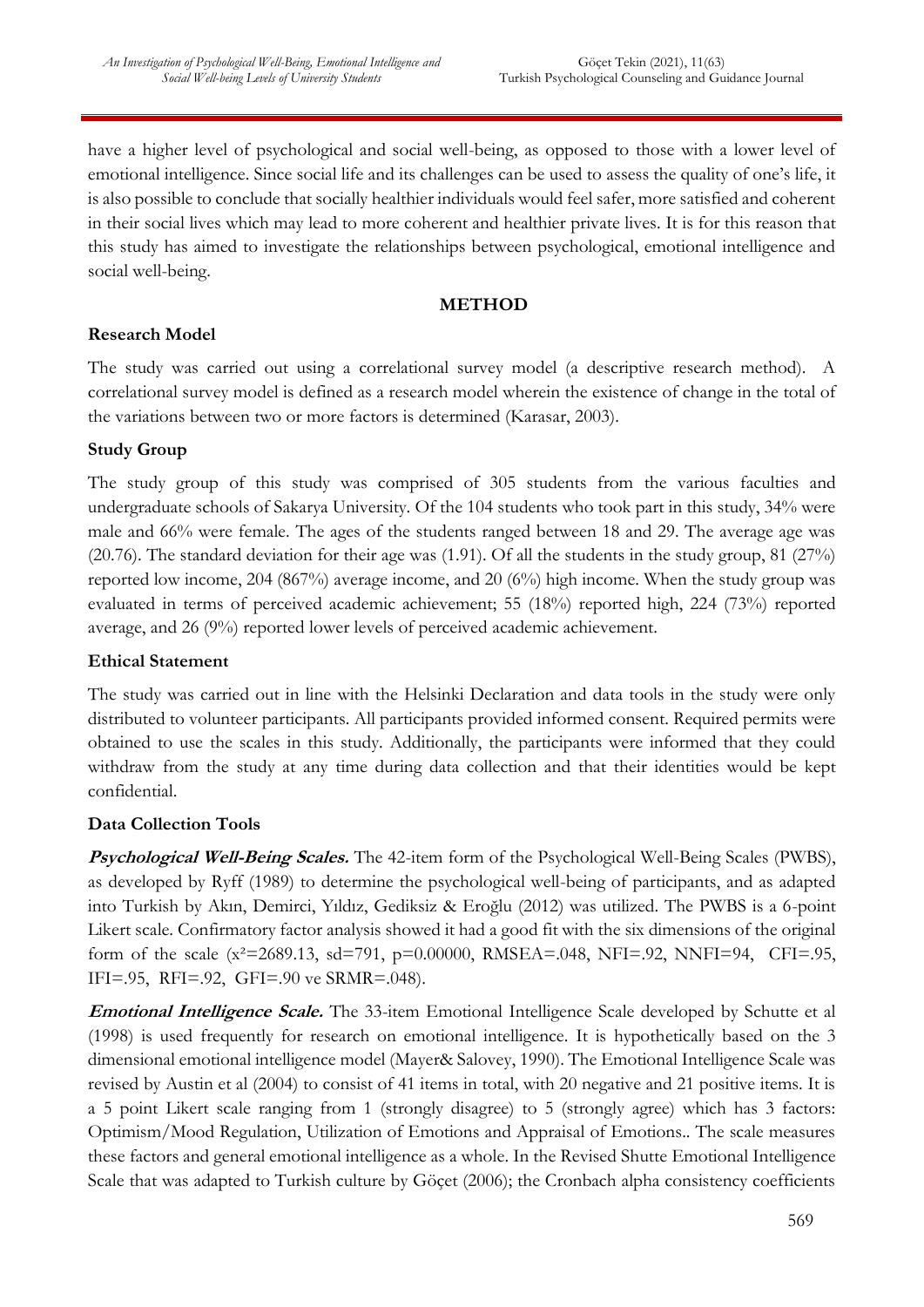for the entire scale was found (.81), for the optimism factor was (.77), for the utilization of emotions was (.73) and for the appraisal of emotions factor was (.54). In the split-half reliability, the coefficient of the optimism was found to be 0.71, the coefficient of the expression of emotions was found to be 0.72, and the coefficient of utilizing emotions was found to be 0.52. For the scale as a whole it was found to be 0.78. The test-retest reliability coefficient of the study was found to be 0.63.

**Social Well-Being Scale.** In order to measure the levels of participants' social well-being; The Social Well-Being Scale which was developed by Keyes (1998) and adapted to Turkish by Akın, Demirci, Çitemel, Sarıçam & Ocakçı (2013) was used. The scale consisted of 15 items and provided a general social well-being score. It is a 7 point Likert self-report scale, where  $1 =$  strongly disagree and  $7 =$  strongly agree. Confirmatory factor analysis indicated that the unidimensional model had a good fit ( $x^2 = 155.46$ ,  $df = 86$ ,  $x^2/df = 1.80$ , RMSEA = 0.054, GFI = 0.93, AGFI = 0.90, and SRMR = 0.065). The Cronbach's Alpha internal consistency reliability coefficient was 0.64.

#### **Statistical Analysis**

The relationships between the psychological well-being, emotional intelligence and social well-being of the university students were examined by applying the Pearson Moment Correlation Coefficient. Linear regression analysis was used to reveal whether emotional intelligence and social well-being were important predictors of psychological well-being.

#### **RESULTS**

The findings from the correlation made in order to determine the relationships between the levels of emotional intelligence, psychological well-being and social well-being are presented in Table 1 below.

| emotional intelligence and social well-being |                 |                          |                   |  |  |  |
|----------------------------------------------|-----------------|--------------------------|-------------------|--|--|--|
| Factor                                       | Emotional well- | Psychological well-being | Social well-being |  |  |  |
|                                              | being           |                          |                   |  |  |  |
| <b>Emotional Intelligence</b>                |                 |                          |                   |  |  |  |
| Psychological well-being                     | $.54**$         |                          |                   |  |  |  |
| Social well-being                            | $.13*$          | $.41**$                  |                   |  |  |  |
| Mean                                         | 132,75          | 199,84                   | 56,07             |  |  |  |
| Standard diversion                           | 15,78           | 27,74                    | 10,90             |  |  |  |
| ** $p < .01$ , * $p < .05$                   |                 |                          |                   |  |  |  |

**Table 1. The correlation table regarding the relationships between the levels of psychological well-being,** 

According to the results of correlation analysis, summarized in Table-1, there were significant positive correlations between the level of emotional intelligence and psychological well-being  $(r= .54, p< .01)$  and social well-being  $(r= .13, p< .05)$  in university students.

The relationships between the levels of psychological well-being, emotional intelligence and social wellbeing of university students were examined using Linear Regression Analysis. According to the regression analysis carried out in this research, the multi-correlation coefficient between psychological well-being, emotional intelligence and social well-being was determined as (.64). The regression analysis revealed that emotional intelligence and social well-being accounted for 40% of psychological well-being.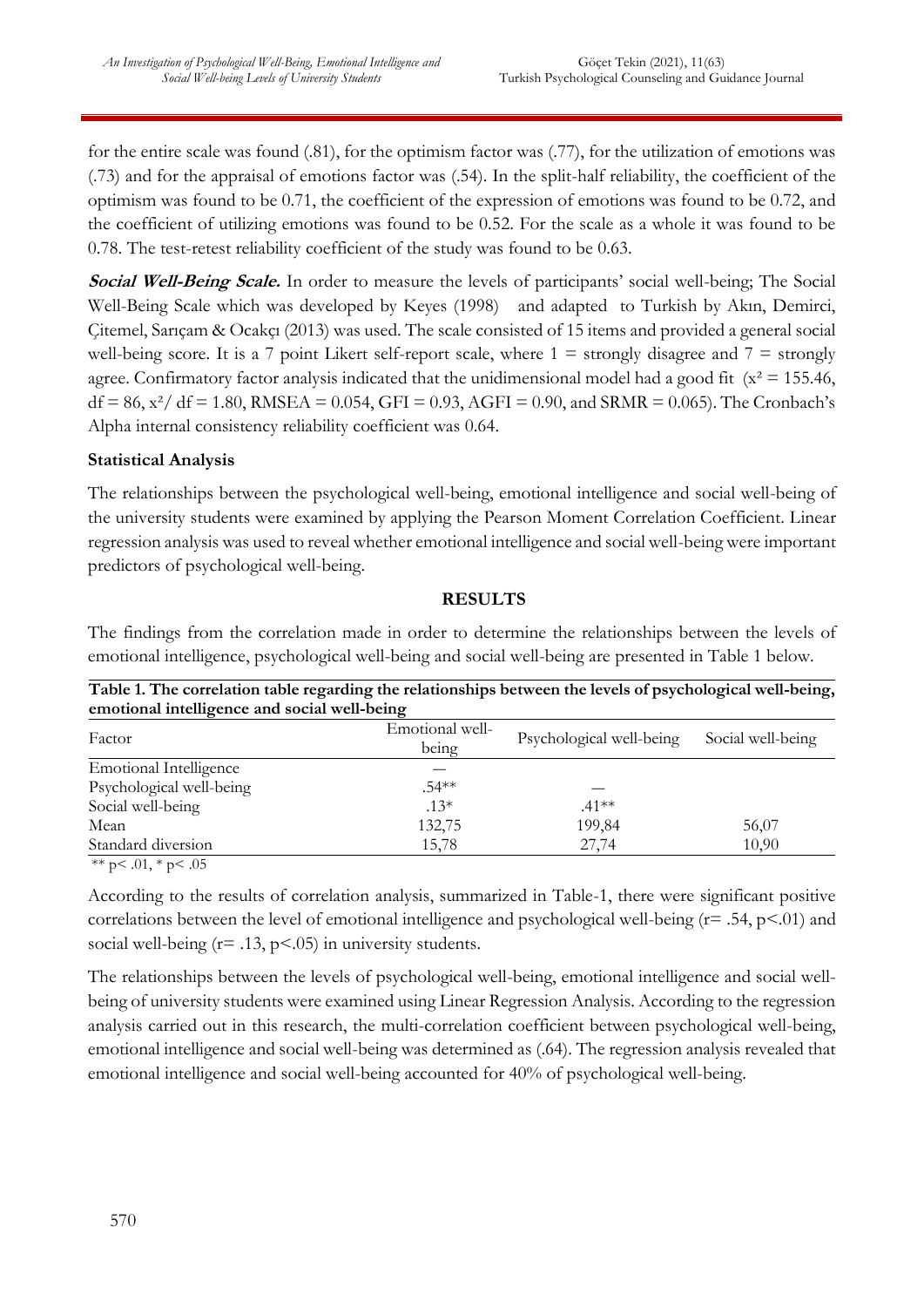Total 233898,446 304

| Table 2. The variance analysis for the predictive roles of emotional intelligence and social well-being on |              |    |             |         |      |  |
|------------------------------------------------------------------------------------------------------------|--------------|----|-------------|---------|------|--|
| psychological well-being of university students                                                            |              |    |             |         |      |  |
| Source of Variance                                                                                         | Square Total | Sd | Mean Square |         |      |  |
| Regression                                                                                                 | 94288.852    |    | 47144.426   | 101.982 | .000 |  |

Residual 139609.594 302 462.283

| The findings of the variance analysis performed for the purpose of establishing the significance of the  |
|----------------------------------------------------------------------------------------------------------|
| regression equation was presented in Table 2. The findings indicated that the emotional intelligence and |
| social well-being are significant predictors of psychological well-being $(F = 101.982, p = .000)$ .     |

| Table 3. Summary of regression analysis for the predictive roles of emotional intelligence and social well- |
|-------------------------------------------------------------------------------------------------------------|
| being on the psychological well-being of the university students                                            |

|                           | Unstandardized Coefficients |            | Standardized Coefficients |        |      |
|---------------------------|-----------------------------|------------|---------------------------|--------|------|
|                           |                             | Std. error | Beta                      |        |      |
| (Fixed)                   | 133,634                     | 13,019     |                           | 10,264 | .000 |
| Social well-being         | .868                        | .114       | .34                       | 7,614  | .000 |
| Emotional<br>Intelligence | .866                        | ,079       | .49                       | 10,980 | .000 |

Dependent Variable: Psychological well-being

The t-test was performed with respect to the significance of the regression equation and its coefficients following the findings obtained from regression analysis. When Table-3 is examined, all of the coefficients for emotional intelligence and social well-being are found to be significant. When examining the standardized coefficients, it was found that emotional intelligence (.49) and social well-being (.34) positively predicted psychological well-being.

#### **DISCUSSION**

In this study, the relationships between psychological well-being, emotional intelligence and social wellbeing of university students were examined. Whether the levels of students' emotional and social wellbeing are predictors of the level of their psychological well-being was also part of the scope of the study. The findings of the study showed that emotional intelligence and social well-being are positive predictors of psychological well-being. Moreover, psychological well-being has a significantly positive relationship with emotional intelligence and social well-being. Hence, it can be put forward that the availability of various kinds of social support when needed enables students to cope with sources of stress in a more effective manner which in turn enhance psychological well-being.

Previous research showed that high levels of emotional intelligence is related to high levels of life satisfaction and positive affect (Schutte, Manes, & Malouff, 2009; Schutte et al, 2002). Furthermore, Austin, Saklofske & Egan (2005) suggested that individuals with high levels of emotional intelligence were more likely to have a wider social circle and exhibit less psychopathological symptoms and antisocial behavior. Likewise, in another study where the relationship between personal functioning components such as emotional intelligence, goal orientations, satisfaction with life and depression were examined; emotional intelligence was found to have positive relations with goal orientations and satisfaction with life and negative relations with depression (Martinez-Pons, 1997).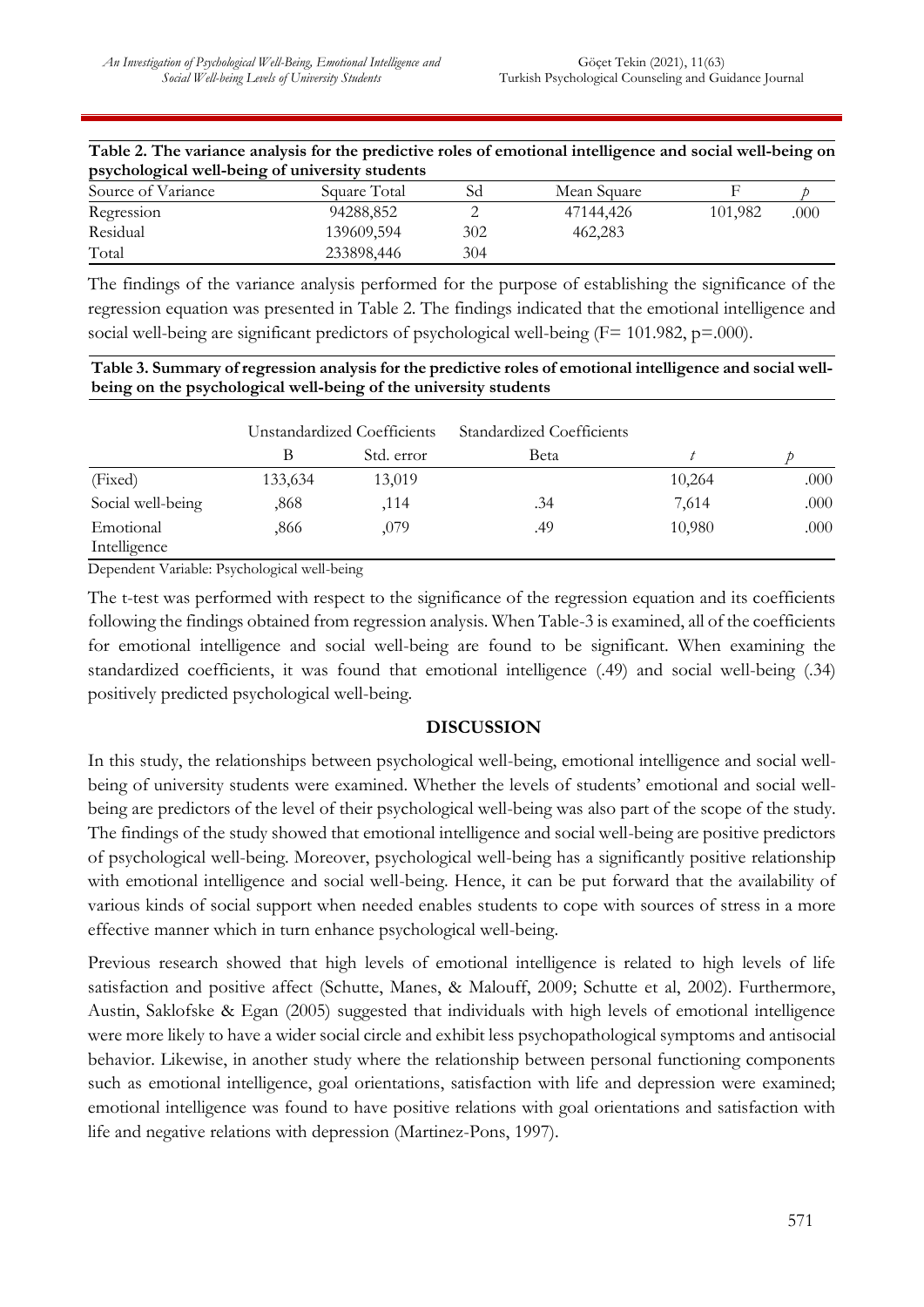Emotional competence nurtures feelings of success and positive self-confidence, thereby naturally increases psychological well-being (Shulman & Hemenover, 2006). Likewise, individuals with high levels of emotional intelligence are more prone to using positive coping strategies, such as searching for social support and expressing feelings when trying to cope with problems instead of using maladaptive strategies; they experience lower levels of negative affect and higher levels of psychological well-being (Matthews et al, 2006). Furthermore, the fact that individuals with higher levels of emotional intelligence have more control over their negative feelings is also associated with higher levels of psychological wellbeing (Shulman & Hemenover, 2006).

Individuals with high levels of emotional intelligence experience less emotional problems when confronted with stressful situations since they are able to control their emotions, and this leads to increased positive affect (Gohm, Corser, & Dalsky, 2005).

It is known that individuals who have high levels of emotional intelligence experience more satisfying relationships during periods of time that are of importance to their personal growth. Moreover, studies have shown that social status is one of the predictors of internalised disorders (Gohm, Corser, & Dalsky, 2005). In adolescence, peer rejection, unpopularity, and social withdrawal are among the typical causes of depression and loneliness (Asher & Wheeler, 1985). It is believed that possessing higher levels of emotional intelligence and wide social circles ensures that individuals exhibit less psychopathological symptoms and anti-social behavior (Austin, Saklofske & Egan, 2005).

Since positive emotions enable the development of an individual's physical, intellectual and social resources, it can be assumed that effective use of those resources by the individuals with high levels of emotional intelligence may result in increasing levels of both psychological and social well-being.

In sum, we may conclude that emotional intelligence by facilitating emotional regulation and providing the opportunity to create good relationships enables a higher level of psychological well-being among students.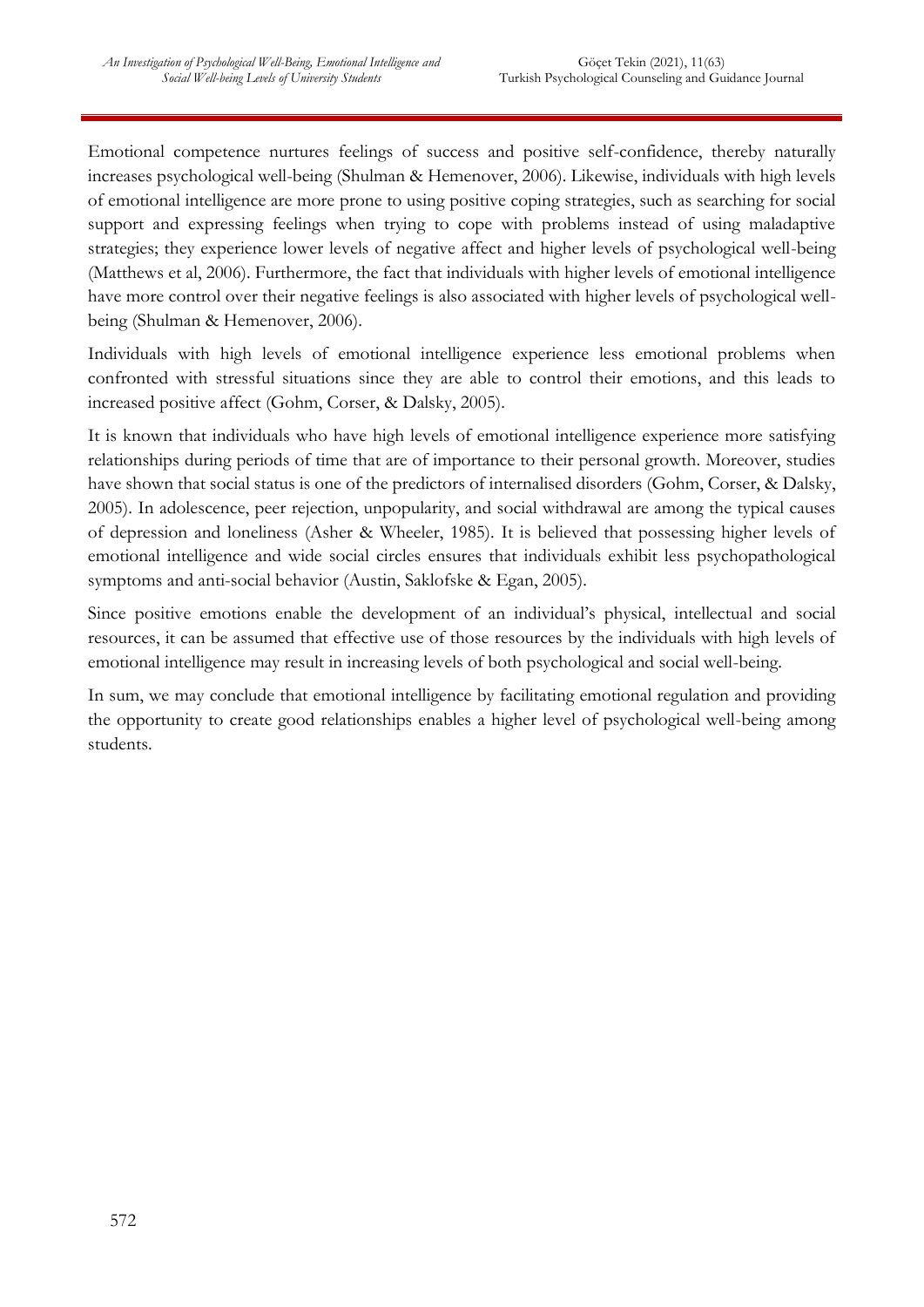#### **REFERENCES**

- Akın, A. Demirci, İ., Yildiz, E., Gediksiz, E. & Eroglu, N. (2012, May). The Short form of the Scales of Psychological Well-being (SPWB-42): The Validity and Reliability of the Turkish Version. *International Counseling and Education Conference 2012 (ICEC 2012), May*, 3-5, İstanbul, Turkey.
- Akın, A., Demirci, İ., Çitemel, N., Sarıçam, H. & Ocakçı, H. (2013, May). Sosyal İyi Olma Ölçeği Türkçe Formu'nun Geçerlik ve Güvenirliği. *5. Ulusal Lisansüstü Eğitim Sempozyumu*, Mayıs, 10-11, Sakarya, Türkiye.
- Asher, S. R., & Wheeler, V. A. (1985). Children's Loneliness: A Comparison of Rejected and Neglected Peer Status. *Journal of Consulting and Clinical Psychology*, *53*(4), 500. [https://doi.org/10.1037/0022-006X.53.4.500](https://psycnet.apa.org/doi/10.1037/0022-006X.53.4.500)
- Austin, E. J., Saklofske, D. H. & Egan, V. (2005). Personality, Well-being and Health Correlates of Trait Emotional Intelligence. *Personality and Individual differences*, *38*(3), 547-558. [https://doi.org/10.1016/j.paid.2004.05.009](https://psycnet.apa.org/doi/10.1016/j.paid.2004.05.009)
- Austin, E. J., Saklofske, D. H., Huang, S. H., & McKenney, D. (2004). Measurement of trait emotional intelligence: Testing and cross-validating a modified version of Schutte et al.'s (1998) measure. *Personality and individual differences*, *36*(3), 555-562. https://doi.org/10.1016/S0191-8869(03)00114-4
- Blum, H. (1976). Expanding Health Care Horizons. Oakland, California: Third Party Associates.
- Deci, E. L., & Ryan, R. M. (2008). Facilitating optimal motivation and psychological well-being across life's domains. *Canadian psychology/Psychologie canadienne*, *49*(1), 14. [https://doi.org/10.1037/0708-5591.49.1.14](https://psycnet.apa.org/doi/10.1037/0708-5591.49.1.14)
- Gohm, C. L., Corser, G. C., & Dalsky, D. J. (2005). Emotional Intelligence under Stress: Useful, Unnecessary, or Irrelevant? *Personality and Individual Differences*, 39, 1017–1028. [https://doi.org/10.1016/j.paid.2005.03.018](https://psycnet.apa.org/doi/10.1016/j.paid.2005.03.018)
- Guerra-Bustamante, J., León-Del-Barco, B., Yuste-Tosina, R., López-Ramos, V. M., & Mendo-Lázaro, S. (2019). Emotional Intelligence and Psychological Well-Being in Adolescents. *International journal of environmental research and public health*, *16*(10), 1720. https://doi.org/10.3390/ijerph16101720
- Göçet, E. (2006). *Üniversite Öğrencilerinin Duygusal Zeka Düzeyleri ile Stresle Başaçıkma Tutumları Arasındaki İlişki.*  Yayımlanmamış Yüksek Lisans Tezi. Sakarya Üniversitesi Sosyal Bilimler Enstitüsü, Sakarya.
- Kahneman, D., Diener, E., & Schwarz, N. (1999). Foundations of Hedonic Psychology: Scientific Perspectives on Enjoyment and Suffering. Russel Sage Foundation, New York.
- Karasar, N. (2003). Bilimsel Araştırma Yöntemi. (12. Basım). Ankara:Nobel Yayıncılık.
- Keyes, C. L. M. (1998). Social Well-being. *Social Psychology Quarterly*, 61, 121-140. [https://doi.org/10.2307/2787065](https://psycnet.apa.org/doi/10.2307/2787065)
- Keyes, C. L. M., Shmotkin, D. & Ryff, C. D. (2002). Optimizing Well-being: The Empirical Encounter of Two Traditions. *Journal of Personality and Social Psychology*, 82, 1007-1022. [https://doi.org/10.1037/0022-](https://psycnet.apa.org/doi/10.1037/0022-3514.82.6.1007) [3514.82.6.1007](https://psycnet.apa.org/doi/10.1037/0022-3514.82.6.1007)
- Lopes, P. N., Brackett, M. A., Nezlek, J. B., Schutz, A., Sellin, I., & Salovey, P. (2004). Emotional Intelligence and Social Interaction. *Personality and Social Psychology Bulletin, 30*, 1018–1034. [https://doi.org/10.1177/0146167204264762](https://doi.org/10.1177%2F0146167204264762)
- Martinez-Pons, M. (1997). The Relation of Emotional Intelligence with Selected Areas of Personal Functioning. *Imagination, Cognition & Personality*, 17, 3–13. [https://doi.org/10.2190/68VD-DFXB-K5AW-PQAY](https://psycnet.apa.org/doi/10.2190/68VD-DFXB-K5AW-PQAY)
- Matthews, G., Emo, A. K., Funke, G., Zeidner, M., Roberts, R. D., & Costa, P. T. (2006). Emotional Intelligence, Personality, and Task-induced Stress. *Journal of Experimental Psychology,* 12, 96–107. [https://doi.org/10.1037/1076-898X.12.2.96](https://psycnet.apa.org/doi/10.1037/1076-898X.12.2.96)
- Mayer, J. D., & Salovey, P. (1997). What is Emotional Intelligence? In P. Salovey ve D. J. Sluyter (Eds.), *Emotional Development and Emotional Intelligence* (s. 3–31). New York: Basic Books.
- Ryan, R. M., & Deci, E. L. (2001). On Happiness and Human Potentials: A Review of Research on Hedonic and Eudaimonic Well-being. *Annual Review of Psychology*, *52*(1), 141-166. http://dx.doi.org/10.1146/annurev.psych.52.1.141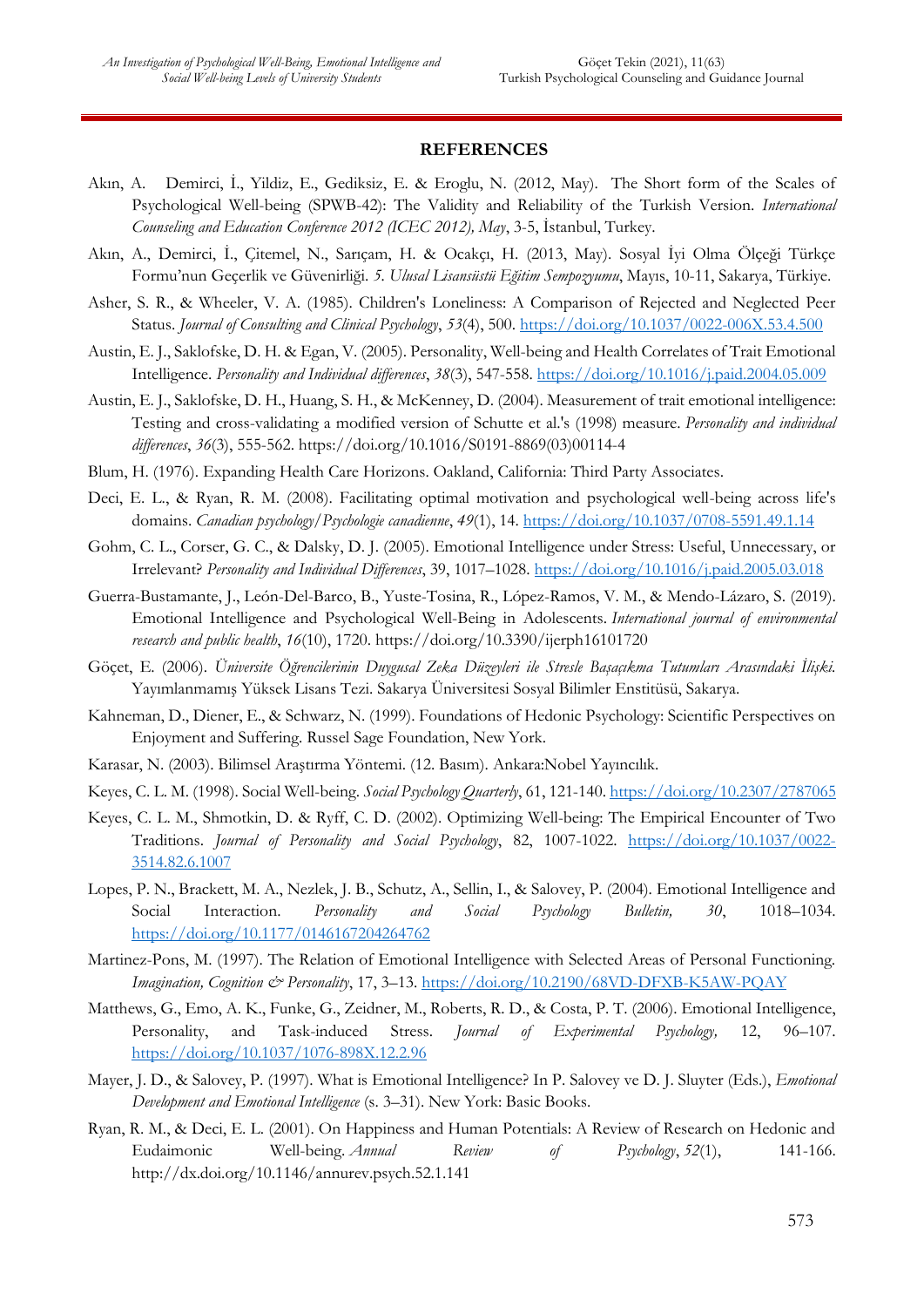- Ryff, C. D. & Singer, B. (1998). The Contours of Positive Human Health. *Psychological Inquiry*, 9, 1-28. [https://doi.org/10.1207/s15327965pli0901\\_1](https://psycnet.apa.org/doi/10.1207/s15327965pli0901_1)
- Ryff, C. D. (1989). Happiness is Everything, or Is It? Explorations on the Meaning of Psychological Well-being. *Journal of Personality and Social Psychology*, 57, 1069-1081. [https://doi.org/10.1037/0022-3514.57.6.1069](https://psycnet.apa.org/doi/10.1037/0022-3514.57.6.1069)
- Salovey, P., & Mayer, J. D. (1990). Emotional intelligence. *Imagination, cognition and personality*, *9*(3), 185-211. https://doi.org/10.2190/DUGG-P24E-52WK-6CDG
- Salovey, P., Bedell, B. T., Detweiler, J. B., & Mayer, J. D. (2000). Current Directions in Emotional Intelligence Research. In M. Lewis ve J. M. Haviland (Eds.), *Handbook of Emotions* (2nd ed), s. 504–520. New York: Guilford Press.
- Salovey, P., Mayer, J. D. & Caruso, D. (2002). The Positive Psychology of Emotional Intelligence. In C. R. Synder ve S. J. Lopez (Eds.), *Handbook of Positive Psychology*, s. 159–171. Oxford: Oxford University Press.
- Schröder-Abe, M. & Schütz, A. (2011). Walking in Each Other's Shoes: Perspective Taking Mediates Effects of Emotional Intelligence on Relationship Quality. *European Journal of Personality*, 25, 155–169. [https://doi.org/10.1002/per.818](https://psycnet.apa.org/doi/10.1002/per.818)
- Schutte, N. S., Malouff, J. M., Hall, L. E., Haggerty, D. J., Cooper, J. T. & Golden, C. J. (1998). Development and Validation of A Measure of Emotional Intelligence. *Personality and Individual Differences*, 25, 167-177. [https://doi.org/10.1016/S0191-8869\(98\)00001-4](https://psycnet.apa.org/doi/10.1016/S0191-8869(98)00001-4)
- Schutte, N. S., Malouff, J. M., Simunek, M., McKenley, J., & Hollander, S. (2002). Characteristic Emotional Intelligence and Emotional Well-being. *Cognition and Emotion*, *16*(6), 769-785. [https://doi.org/10.1080/02699930143000482](https://psycnet.apa.org/doi/10.1080/02699930143000482)
- Schutte, N. S., Manes, R. R., & Malouff, J. M. (2009). Antecedent-focused Emotion Regulation, Response Modulation and Well-being. *Current Psychology*, *28*(1), 21-31[. https://doi.org/10.1007/s12144-009-9044-3](https://psycnet.apa.org/doi/10.1007/s12144-009-9044-3)
- Shulman, T. & Hemenover, S. (2006). Is Dispositional Emotional Intelligence Synonymous with Personality? *Self and Identity*, 5, 147–171.<https://doi.org/10.1080/15298860600586206>
- Sintonen, H. (1981). An Approach to Measuring and Valuing Health States, *Social Science & Medicine*, 15C, 55-65. https://doi.org/10.1016/0160-7995(81)90019-8
- Waterman, Alan S. (1993). Two Conceptions of Happiness: Contrasts of Personal Expressiveness (Eudaimonia) and Hedonic Enjoyment. *Journal of Personality and Social Psychology,* 64678-91. http://dx.doi.org/10.1037/0022-3514.64.4.678